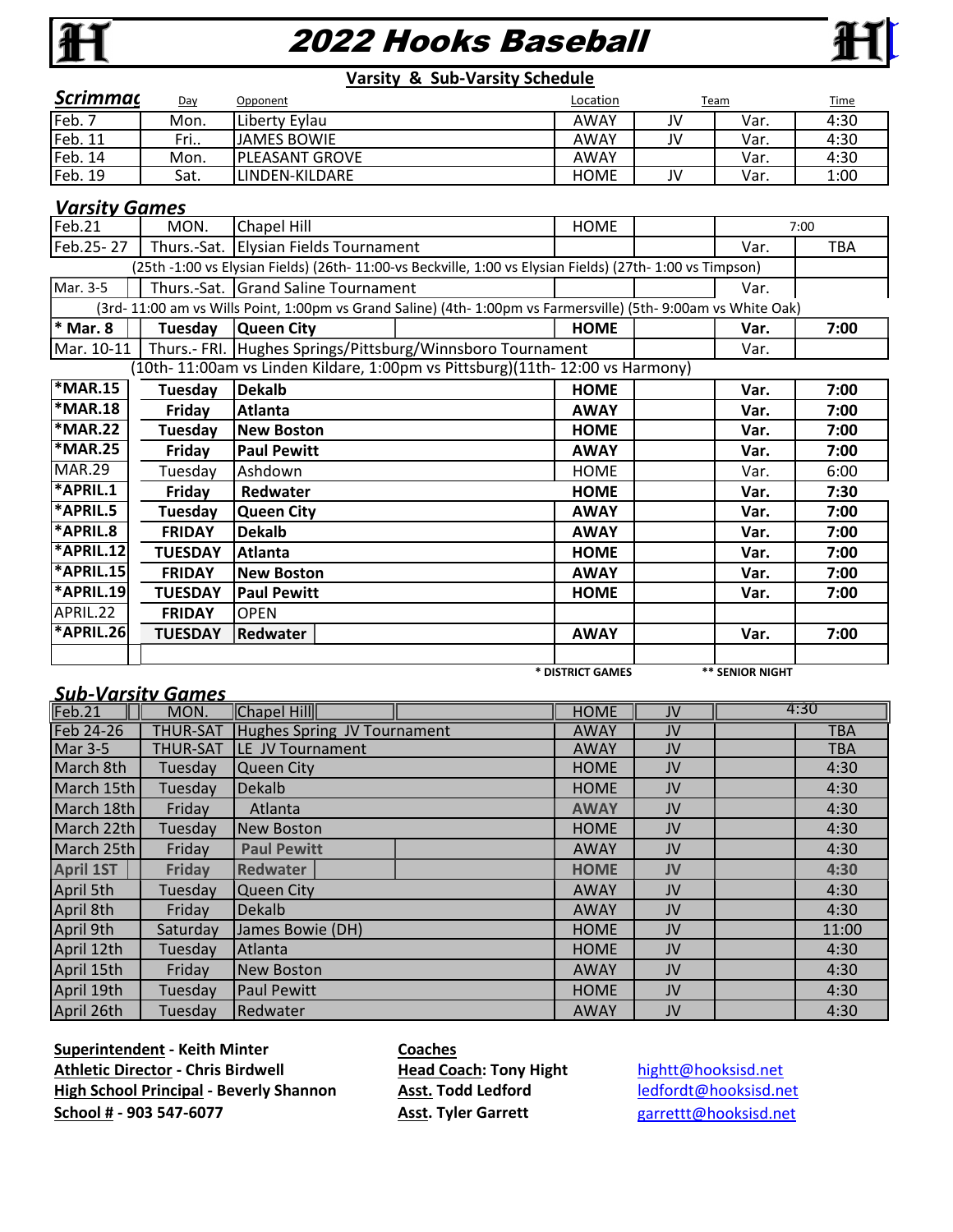诅